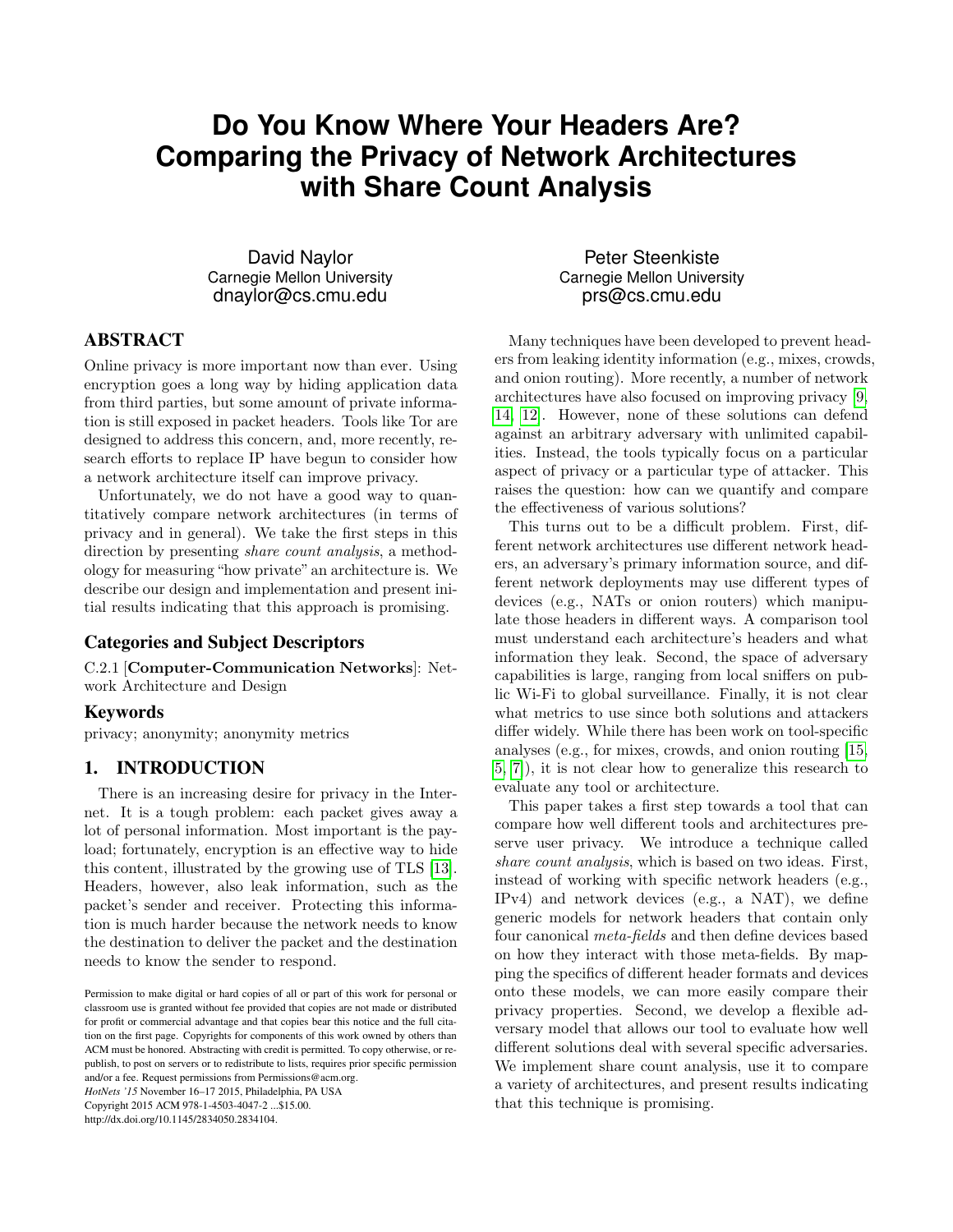# 2. GOALS AND CHALLENGES

Our goal is to measure "how private" a network architecture or tool is. We would like to do this in a general way, that is, analyze how an arbitrary architecture or tool stands up against an arbitrary adversary over a variety of privacy metrics. The primary difficulty we face, then, is making our technique general. In particular, we see four concrete challenges:

(1) Supporting arbitrary packet formats. We want to support any architecture, and each architecture has a different header format. For example, the Accountable and Private Internet Protocol (APIP) [\[14\]](#page-6-2) replaces IP's source addresses with two new addresses, a return address and an accountability address. Similarly, the Internet Indirection Infrastructure (i3) [\[16\]](#page-6-7) uses a flow identifier in place of the ultimate destination. Other proposed architectures differ even more radically; for example, NDN [\[9\]](#page-6-1) uses object names as destinations and no source addresses at all. Given this variety, building a tool that can manipulate header fields and understands what personal information they give away requires care.

(2) Supporting arbitrary network elements. A lot of network devices, like NATs, change headers as packets move through the network, and these changes affect how much personal information the packet leaks. For example, though not traditionally deployed for privacy, NATs replace a source address that identifies the sending machine with one that only identifies the source network, making it harder to link two flows from the same sender. Some architectures or tools introduce new types of devices (for example, Tor relays and i3 rendezvous nodes both change packet headers in a way that is critical to the privacy those solutions provide), so we also need to be able to handle new in-network behavior. And even well-known devices, like NATs, might operate on a field that different architectures interpret differently, so the impact such a change has on privacy is not consistent.

 $(3)$  Supporting arbitrary adversaries. A sufficiently powerful adversary can often learn anything. Therefore, it is important to be able to say that a particular tool can protect a particular piece of information from a particular adversary. Rather than design our model with a particular adversary in mind (e.g., an attacker who can compromise  $k$  of  $n$  Tor nodes), we would like to model arbitrary adversaries (e.g., one who can compromise some Tor nodes but perhaps also a link inside the sender's local network, before the NAT).

(4) Considering a broad definition of privacy. Many privacy analyses focus on a single metric, like the size of the anonymity set or the entropy in the distribution of probabilities that host  $H$  sent message  $M$ . Our ideal tool would answer multiple questions about what the adversary is able to learn as well as characterize the costs of this privacy (e.g., performance overhead).

# 3. SHARE COUNT ANALYSIS

Our technique, share count analysis, draws inspiration from header space analysis (HSA) [\[10\]](#page-6-8), though the details are different since our goal is not to verify properties of actual operational networks but rather to quantitatively compare network architectures. Like HSA, we send test packets through models of network devices and track how the headers change. Unlike HSA, we are not concerned with the actual bits in the header, but rather how much information they give away. We represent this leaked information using share counts, which we explain in §[3.2.](#page-2-0) First we describe our models for the adversary, packets, and the network, and then we describe how we use share counts to analyze an architecture.

### <span id="page-1-0"></span>3.1 Threat Model

We assume the adversary has the following goals and abilities. We think this threat model is sufficiently general to cover a wide range of realistic adversaries, but in the future we hope to expand it to include even more capable attackers.

Goals: The adversary has two specific goals:

- (G1) Given a packet, link the human sender to the destination  $("WHO")$ . We assume that the adversary's best shot at doing this is to learn the packet's source network, which, combined with some amount of external information (see Table [1\)](#page-2-1), could yield a small set of human individuals.
- (G2) Given a user, construct a history of their online activity  $("WHAT")$ . For this, the adversary must link flows to a common "sender ID" (e.g., an IP address). The sender ID may be opaque in the sense that it does not identify a person; here it is only needed to link flows from the same (potentially unknown) person.

Abilities: The adversary can have vantage points at any number of links or network boxes (e.g., routers or NATs). At each vantage point, it can inspect a packet's network and transport headers; we assume application payloads are encrypted. Equality checks can be used on these encrypted payloads to determine if packets observed at two different vantage points are actually the same packet. If a box re-encrypts a packet's body, then as far as the adversary can tell, the "before" and "after" versions are two different packets (unless the adversary controls the box that does the re-encryption).

Information leaked to the destination in application payloads is beyond the scope of this paper. We also do not consider timing attacks or active adversaries that can drop, modify, or inject packets in an attempt to learn something. Finally, we do not currently consider information the adversary could infer based on the topological location of a vantage point.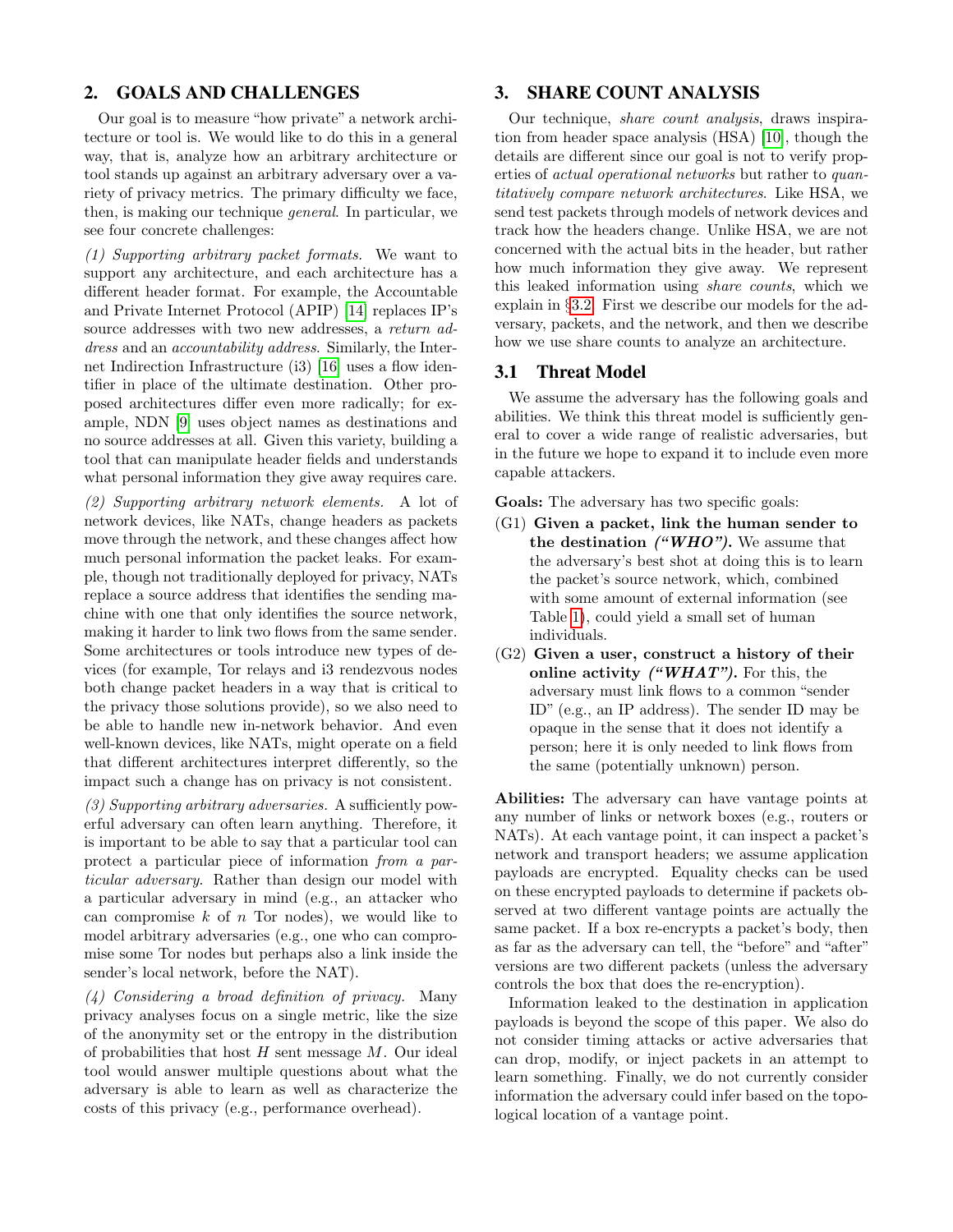<span id="page-2-1"></span>

|                    | This network info  narrows the anonymity set to  if the adversary knows |                                         |
|--------------------|-------------------------------------------------------------------------|-----------------------------------------|
| Source domain      | customers of source ISP                                                 | list of ISP's customers                 |
| Source domain      | affiliates of business/university                                       | employee/student roster                 |
| Source domain      | residents of neighborhood                                               | network address to location mapping     |
| Destination domain | customers of company/service $X$                                        | list of $X$ 's customers                |
| Destination domain | people interested in topic $Y$                                          | advertising profiles                    |
| Destination domain | particular user of public site $Z$                                      | activity $log (posts \& timing) from Z$ |

Table 1: Examples of external information an adversary could use to connect packets to human users.

# <span id="page-2-0"></span>3.2 Network Model

Packets We address the first challenge, diversity in header format, by making no assumptions about the contents or formats of headers. Instead, we represent each packet as four meta-fields: all of the header bits that contribute to identifying (1) the sender, (2) the source network, (3) the destination, and (4) the flow. These meta-fields may overlap—for example, in IP, the source address both identifies the sender and contributes to identifying the flow. Before using our tool, a human expert must decide how to map the bits in each architecture's header to these four meta-fields. (Figure [1](#page-2-2) shows this mapping for TCP/IP.)

In addition to the meta-fields, each packet has a body, which, as noted above, we assume is encrypted and so we treat as an opaque value used only for equality testing to link multiple snapshots of the same packet together even if the headers have changed.

Finally, each packet carries a share count for each meta-field. A share count indicates how many entities in the network could share the current value for that metafield. For example, how many senders share the same value for the Sender-ID? In IP, when a packet leaves the sender, its Sender-ID share count is 1; when it leaves a NAT, the share count is the number of hosts in the source network. We also include a fifth share count, which tracks how many of a sender's *flows* share the same Sender-ID (as opposed to how many senders). For instance, if a host is multihomed and sends half of its traffic on each link, the sender flow share count is  $\frac{1}{2}$ .

Network Boxes We model a path through the network as a series of *network boxes* connected by links. Boxes may change the values of some header fields (and therefore change the values of some meta-fields and share counts) or of the body (e.g., a Tor relay re-encrypts it). To meet the second challenge, diversity of network elements, each box is defined by two properties (which must be manually specified for each architecture):

- (1) Does the box change any meta-fields and/or the body? We do not model actual values; each field is represented as an integer, which is incremented if a box changes it.
- (2) What are the share counts for each meta-field after a packet leaves the box?

<span id="page-2-2"></span>

Figure 1: Example showing how TCP/IP fields map to meta-fields.

## <span id="page-2-3"></span>3.3 Analysis Procedure

Share count analysis uses the model presented above by creating a path of network boxes, labelling some links and boxes as vantage points, sending a symbolic packet along the path, and recording the share counts seen by the adversary. The adversary learns something if a share count ever reaches one. (Being able to model an adversary simply by placing vantage points on any set of links and boxes gives us the flexibility to address the third challenge, adversary diversity.) Here we describe the details, presented in five steps.

(1) Generate paths. Since we do not currently take the physical location of a vantage point into account, we test using a single path. The base path is:

[sender]-[router]-[destination]

When we test an architecture or tool that requires specialized boxes, we add those boxes as needed. For example, the test path for IP w/ NAT is:

```
[sender]-[nat]-[router]-[destination]
```
Depending on the adversary we want to model, we set certain links and boxes to be vantage points (see §[3.4\)](#page-3-0).

(2) Forward test packet. Next we forward a test packet through the path, updating the meta-fields, body, and share counts at each box (Figure [2\)](#page-3-1). At each vantage point, we save a snapshot of the packet state.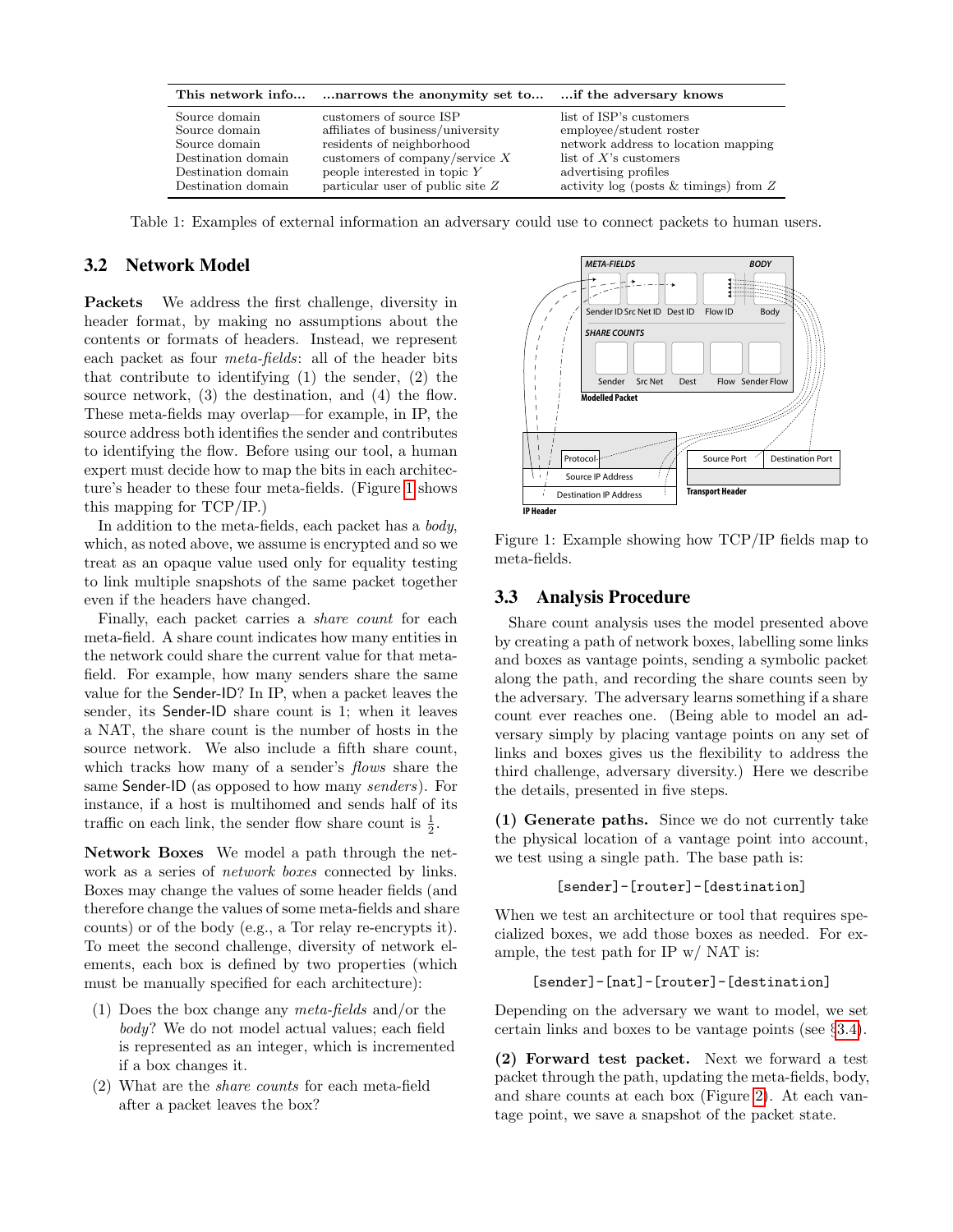<span id="page-3-1"></span>

 $(N =$  num networks;  $H =$  num hosts;  $H_n =$  hosts per network;  $F_h =$  flows per host)

Figure 2: Test packet travelling through a NAT and an anonymizer.

(3) Group "linkable snapshots." The adversary uses the packet body to link packet snapshots from different vantage points. If a box changes the body, then, as far as the adversary knows, snapshots from vantage points on either side of that box were generated by different packets, meaning the adversary cannot combine the information it learns from each set of snapshots individually. Of course, if the adversary has a vantage point on a box that changes the body, then it can link the snapshots. The result of this step is one or more sets of linkable snapshots.

(4) Consolidate information from snapshots. For each set of linkable snapshots and for each meta-field, select the snapshot with the minimum share count. Record this share count and the corresponding meta-field value. For the Flow-ID share count and the sender flow share count, we instead record the maximum.

(5) Test what adversary learned. We can use the minimum share counts to test whether the adversary achieved its goals. It was able to link the source network to the destination (G1) if:

> (Source-Network-ID share count  $== 1)$  & & (Destination-ID share count  $== 1$ )

Similarly, the adversary linked the sender to the destination (G2) if:

```
(Sender-ID share count == 1) & &
(Destination-ID share count == 1)
```
## <span id="page-3-0"></span>3.4 Metrics

Share count analysis allows us to evaluate architectures using multiple metrics, each involving a run of the procedure described in §[3.3.](#page-2-3) We start by asking whether four real-world adversaries can achieve G1 and G2:

- (1) Local Eavesdropper  $(e.g., someone\ sniffing)$ *open Wi-Fi)*: We place a vantage point on the link leaving the sender.
- (2) Global Surveillance (e.g., monitoring by a nation-state): We place a vantage point on every router.
- (3) **Source ISP** (e.g., employer or school): We place a vantage point on the link leaving the sender. We relax G1 and G2 to only check the Destination-ID share count, since the source ISP already knows the sender and source network.
- (4) Destination (e.g., web server): We place a vantage point on the destination. We relax G1 and G2 to only check the Source-Network-ID and Sender-ID share counts, since the destination already knows its own identity.

Next, we consider arbitrary network adversaries by testing all combinations of vantage points and asking:

- (5) What is the minimum number of vantage points needed to achieve G1? And G2?
- (6) How many different combinations can achieve these minimums? (More possibilities means more opportunities for the adversary to succeed.)

Finally, we check two adversary-independent metrics:

- (7) What is the maximum Flow-ID share count at seen at any box?
- (8) What is the maximum sender flow share count seen at any box?

For privacy reasons, some architectures may give multiple TCP flows the same Flow-ID. However, this means that network boxes have coarser-grained handles for traffic engineering and, worse, that if an administrator wants to block a misbehaving flow, other benign flows will be blocked with it. Therefore, the maximum Flow-ID share count (7) is a measure of collateral damage. If a single host has multiple Flow-IDs, the maximum sender flow share count (8) indicates how successfully the adversary can reconstruct a user's activity history.

Finally, note that the eight questions we list here are merely examples of the kinds of metrics share count analysis supports; as we extend the model, we can ask more (and more sophisticated) questions. As it stands, though, this list demonstrates the variety of information we can learn from share counts. This is how we address our fourth challenge, metric diversity.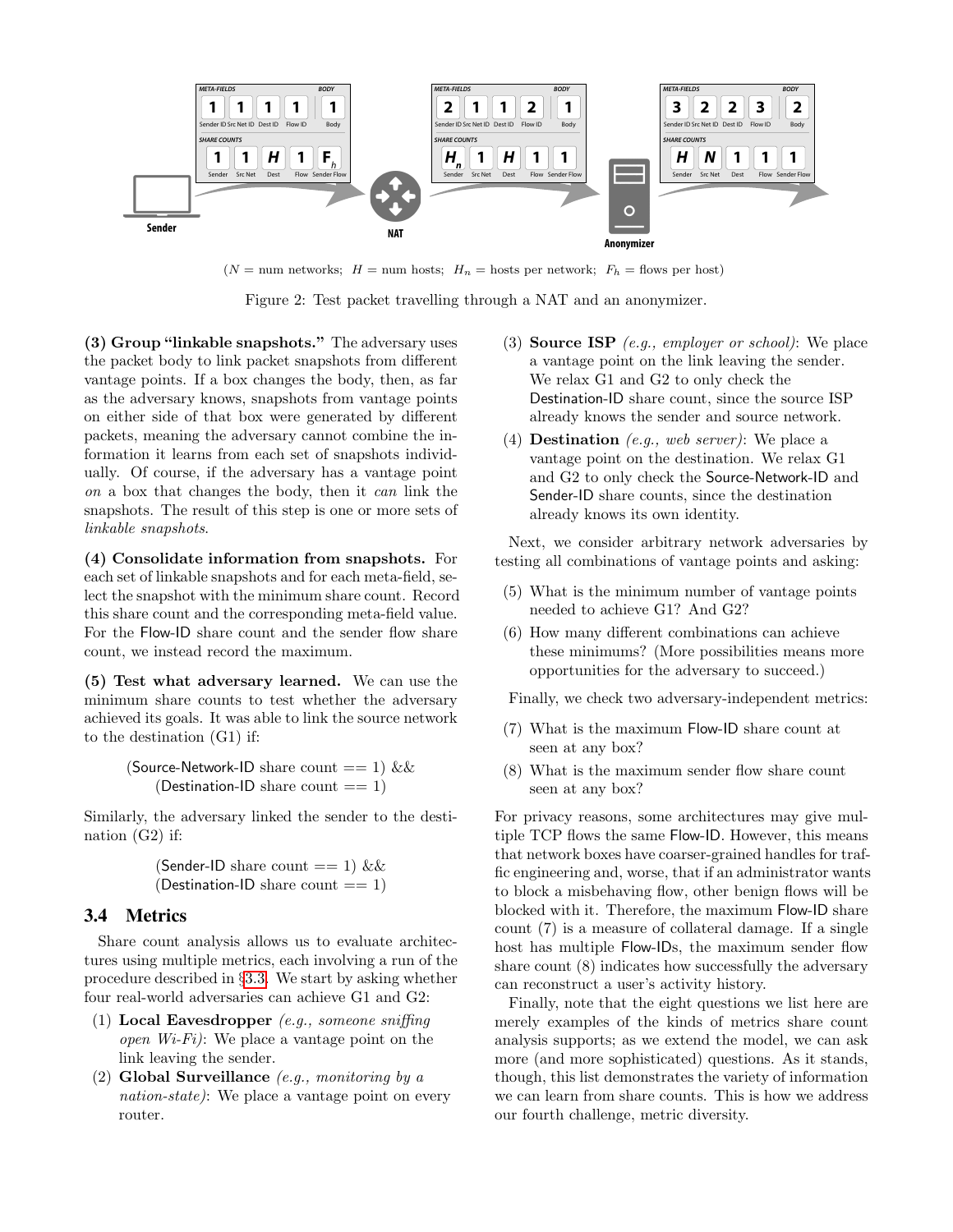<span id="page-4-0"></span>

|                                                                                                                             | 1-G1      | 1-G2      | 2-G1      | $2-G2S$ |           | $\measuredangle$ -G1 | $4 - G2$  | $5 - G1$ (6-G1) | $5-G2(6-G2)$ |       |                 |
|-----------------------------------------------------------------------------------------------------------------------------|-----------|-----------|-----------|---------|-----------|----------------------|-----------|-----------------|--------------|-------|-----------------|
| IΡ                                                                                                                          | $\bullet$ |           |           |         |           | $\bullet$            |           | (3)             | 1(3)         |       | F <sub>b</sub>  |
| $IP-NAT$                                                                                                                    | $\bullet$ | ٠         | $\bullet$ | $\circ$ | $\bullet$ | $\bullet$            | $\circ$   | 1(5)            | 1(2)         |       | $F_h$           |
| $IP-Tor$                                                                                                                    | $\circ$   | $\circ$   | $\circ$   | $\circ$ | $\circ$   | $\circ$              | $\circ$   | 3(1)            | 3(1)         |       |                 |
| $APIP-ISP-NAT-Unique$                                                                                                       | $\bullet$ | $\bullet$ |           |         |           | $\bullet$            | $\bullet$ | 1(5)            | 1(5)         |       | $F_h \cdot H_d$ |
| $APIP-External-Encrypted-Shared$                                                                                            | $\circ$   | $\circ$   | $\circ$   | $\circ$ | $\bullet$ | $\bullet$            |           | $\infty$ (0)    | $\infty$ (0) | $H_f$ |                 |
| i3                                                                                                                          | $\circ$   | $\circ$   | $\circ$   | $\circ$ | $\circ$   | $\circ$              | $\circ$   |                 |              |       | $F_h$           |
| $(F_h = \text{flows per host}; H_d = \text{ hosts per delegate}; K = \text{num flow IDs}; H_f = \text{ hosts per flow ID})$ |           |           |           |         |           |                      |           |                 |              |       |                 |

Table 2: Overall comparison of representative combinations of architectures and tools.

#### 4. RESULTS

We implemented share count analysis and ran it on IP, APIP, and i3. We tested five variants of IP (IP, IP w/ NAT, IP w/ Anonymizer, IP w/ Tor, and IP w/ NAT and Tor). We assume  $13$  is deployed as an overlay where packets from endpoints to the i3 infrastructure expose the endpoint's IP address and that TLS is used between endpoints and the i3 rendezvous node, meaning the payload is re-encrypted at the rendezvous server.

APIP packets carry two addresses: a return address (for replying to the sender) and an accountability address (which points to a third party delegate who fields complaints about the packet). We tested all eight combinations of the following three options: First, senders can "hide" their return address using  $(1)$  **NAT** or  $(2)$ encryption (the return address is encrypted with the payload, so it is only accessible to the final destination). Second, the delegate could be run by (1) the source ISP, meaning the accountability address gives away the sender's source network, or (2) an external third party. Third, each APIP packet contains a flow ID, which routers use to block malicious flows. Delegates assign each client either (1) a set of flow IDs that are **unique** to it or  $(2)$  a set of flow IDs that are **shared** among multiple of the delegate's clients.

In this section we summarize the results, which are labelled by question number  $(1-8, \S 3.4)$  $(1-8, \S 3.4)$  and goal  $(G1$  or G2, §[3.1\)](#page-1-0). For yes/no questions,  $\bullet =$  yes and  $\circ =$  no.

Comparing Architectures To start, Table [2](#page-4-0) presents the complete results for IP, IP w/ NAT, IP w/ Tor, a weak and a strong variant of APIP, and i3.

First, we see that IP was not designed with privacy in mind; you need Tor to get any kind of privacy guarantees. Using a NAT helps a little by preventing adversaries without vantage points inside the NAT from linking two separate flows initiated by the same sender. Tor does quite well, although this analysis does not reflect its performance overhead.

Second, the weakest version of APIP (ISP delegate with NATed return addresses and unique flow IDs) appears to be no better than plain IP. There is one subtle difference in column 8, however: since each sender has a set of flow IDs to choose from for each flow, the adversary can only link a fraction of a sender's activity. (Furthermore, though not represented in the results, any version of APIP has stronger accountability than IP.)

Next, the strongest version of APIP we tested falls short of Tor in terms of privacy, but it comes with none of Tor's performance costs. Also, note that the infinities for 5-G1 and 5-G2 are misleading; currently our model only considers on-path boxes, so infinity is correct in the sense that there is no combination of on-path boxes that could be compromised to achieve G1 or G2. However, if the accountability delegate were compromised, these connections could be made.

Finally, i3's stats match Tor's, with the exception that fewer vantage points are needed to achieve G1 and G2 (the adversary only needs to compromise the i3 rendezvous node instead of three Tor relays).

When Can the Adversary Learn the Source Network? The columns in the table below indicate whether a local sniffer, global surveillance, and the destination can learn the source network, respectively.

|                     | $1-G1$ $2-G1$ $4-G1$ |  |
|---------------------|----------------------|--|
| IP                  |                      |  |
| $IP-NAT$            |                      |  |
| $IP-Tor$            | $\Omega$             |  |
| $APIP-ISP-*$        |                      |  |
| $APIP-External.*.*$ | Ω                    |  |

Since IP was not designed to protect this information, only Tor is able to hide it; even a NAT does not help. For APIP, if source domains act as accountability delegates, then the accountability address gives away the source network. With an external delegate, the source network is hidden from local and global adversaries. However, the destination server still learns the source network. If the return address is included (encrypted) inside the packet body, then the destination learns the sender's unmodified address and therefore the source network. If the return address is hidden using NAT, then the destination cannot connect the packet to a particular sender, but still learns the source domain. This could be mitigated if multiple ISPs were willing to perform address translation as packets leave their networks.

Finding Effective Vantage Points Share count analysis can give us a sense of how hard it is for an adversary to achieve a particular goal by determining the minimum number of vantage points needed (fewer vantage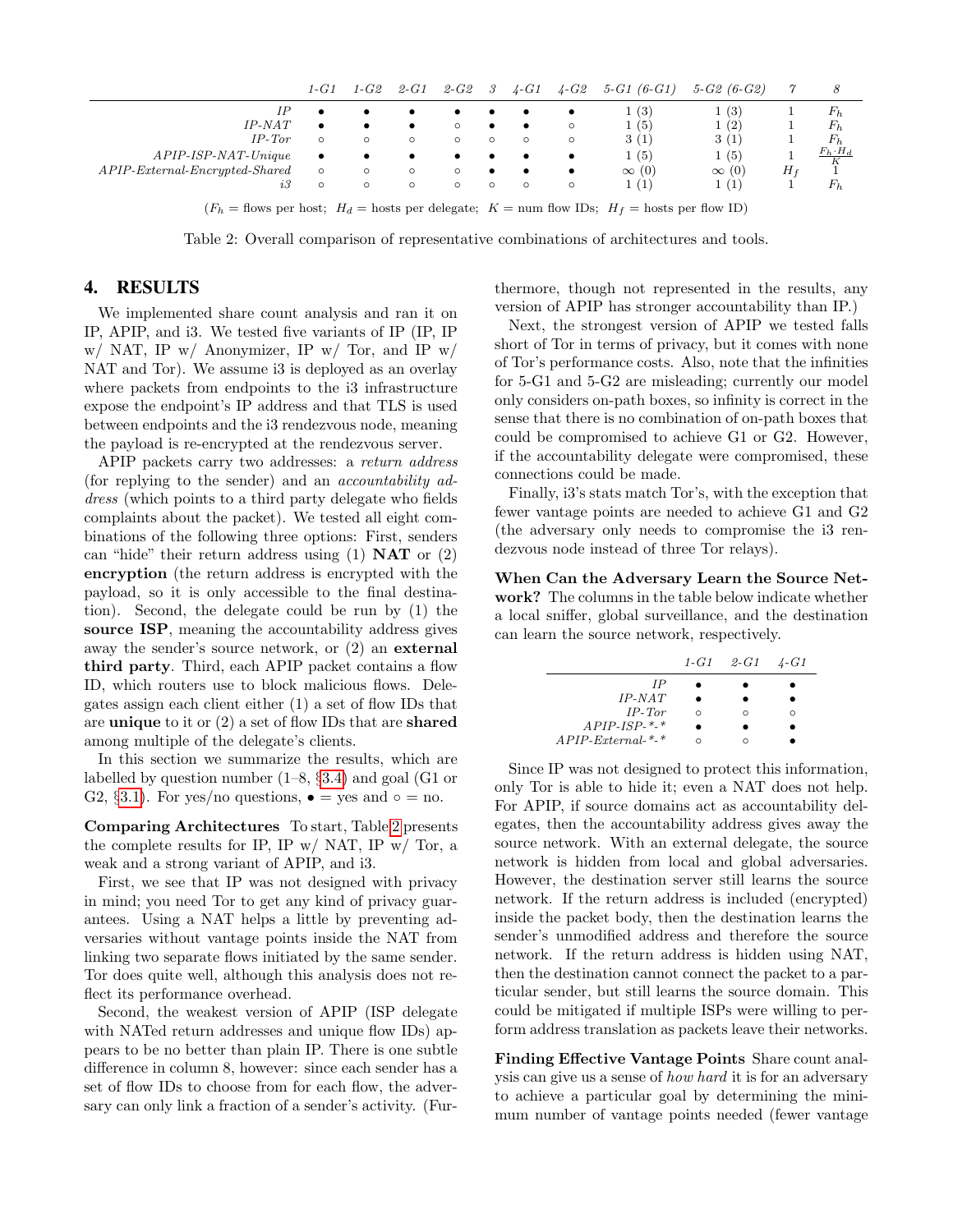points means easier attack) and how many ways those vantage points could be placed (more options means easier attack). For example, in IP a single vantage point is enough to link both the sender and the source network to the destination. With Tor, on the other hand, three vantage points are needed (the three Tor relays). And, with Tor and a NAT, linking the sender to the destination requires a fourth vantage point: one inside the NAT to link the sender's internal and external addresses.

|              | 5-G1 |   | $6 - G1$ $5 - G2$ $6 - G2$ |   |
|--------------|------|---|----------------------------|---|
| IP           |      | З |                            | 3 |
| $IP-Tor$     | З    |   |                            |   |
| $IP-NAT-Tor$ | З    |   |                            |   |

Of course, share count analysis can also produce the successful paths themselves. As a sanity check, we see that for IP with NAT and Tor, the adversary must compromise the Tor relays and also either the link inside the NAT or the NAT itself (\* indicates a vantage point):

```
[sender]*[nat]-[router]-[tor-entry*]-[router]-[tor-
relay*]-[router]-[tor-exit*]-[router]-[destination]
[sender]-[nat*]-[router]-[tor-entry*]-[router]-[tor-
relay*]-[router]-[tor-exit*]-[router]-[destination]
```
The Cost of Privacy Next we consider the adversary's ability to link multiple flows to the same user for the different variants of APIP. The first column in the table below shows whether a global adversary can link the packet to both the destination and the sender (2- G2). The second column shows how many total TCP flows are shut off when a misbehaving flow is reported (in APIP, routers block bad flows that have been reported to accountability delegates). Finally, the third column shows how many of the sender's flows can be linked (in APIP, each sender is given a group of flow IDs to assign to its flows as it chooses).

| $2-G2$                                                                                                                      | $7$ | $8$                       |     |
|-----------------------------------------------------------------------------------------------------------------------------|-----|---------------------------|-----|
| $APIP^{-*}$ - $^*$ - $Unique$                                                                                               | $1$ | $\frac{F_h \cdot H_d}{K}$ |     |
| $APIP^{-*}$ - $^*$ - $Shared$                                                                                               | $0$ | $H_f$                     | $1$ |
| $(F_h = \text{flows per host}; H_d = \text{ hosts per delegate}; K = \text{num flow IDs}; H_f = \text{ hosts per flow ID})$ |     |                           |     |

First, notice the obvious tradeoff between sender-flow linkability and collateral damage. With shared flow IDs, the adversary cannot link flows to users, so it cannot build a history of any user's online behavior. On the other hand, since multiple hosts share the same set of flow IDs, when a router blocks a malicious flow, it could also block up to  $H_f$  benign hosts' flows as well.

Second, even when the adversary can link flows to senders (i.e., when each sender is assigned a set of unique flow IDs), since it has multiple flow IDs to choose among, traffic sent with different flow IDs appears to come from different senders. In the third column, we see that the maximum fraction of the sender's flows that can be

linked is  $\frac{F_h \cdot H_d}{K}$ . The denominator, K, is the number of possible flow IDs, which is determined by the number of bits in the header given to the flow ID. This is useful feedback to protocol designers, who can now see a direct numerical link between privacy and header format.

# 5. EXTENSIONS AND FUTURE WORK

We see a number of possible extensions for share count analysis. First, an adversary can learn something about a packet based on the physical location of the vantage point. Accounting for topology could give us a richer adversary model. Second, though our analysis in this paper touched on the costs associated with some privacy tools, we would like to push this further. For example, for Tor we might report the latency increase or the computational cost of the extra crypto. Next, increased privacy sometimes raises concerns about decreased accountability; it would be nice to measure "how accountable" an architecture or tool is. This might be possible by modelling administrators as adversaries with special capabilities and verifying that they *can* connect a packet to a user. Finally, though this may be substantially more difficult, it would be nice to support a more sophisticated threat model, for instance, one in which the adversary could perform timing analysis attacks.

### 6. RELATED WORK

We are not the first to try to quantify privacy. Many privacy metrics have been proposed, based on anonymity set size [\[3\]](#page-6-9), information theory [\[5,](#page-6-5) [15,](#page-6-4) [2,](#page-6-10) [4\]](#page-6-11), and combinatorics [\[6,](#page-6-12) [8\]](#page-6-13). These efforts focus primarily on defining the anonymity metric itself and only describe how to use it to measure a protocol using toy examples. Our work complements them by describing a way to measure any architecture or tool. Furthermore, these analyses focus only on sender anonymity, while we consider a range of metrics, like the ability to identify the source network. Finally, our tool pursues a broader picture by also measuring certain costs of privacy.

Many other efforts measure information leakage at the application layer, e.g., in social networks [\[1\]](#page-6-14) or web browsing [\[11\]](#page-6-15). These tools are complimentary to ours, which focuses on the network and transport layers.

## 7. CONCLUSION

In this paper we present share count analysis, a methodology for measuring "how private" a network architecture or tool is according to various privacy metrics. We also present initial results indicating its potential and suggest several directions for future work.

Acknowledgements This work was funded in part by NSF under award number CNS-1345305 and by the DoD through the National Defense Science and Engineering Graduate Fellowship (NDSEG) Program.